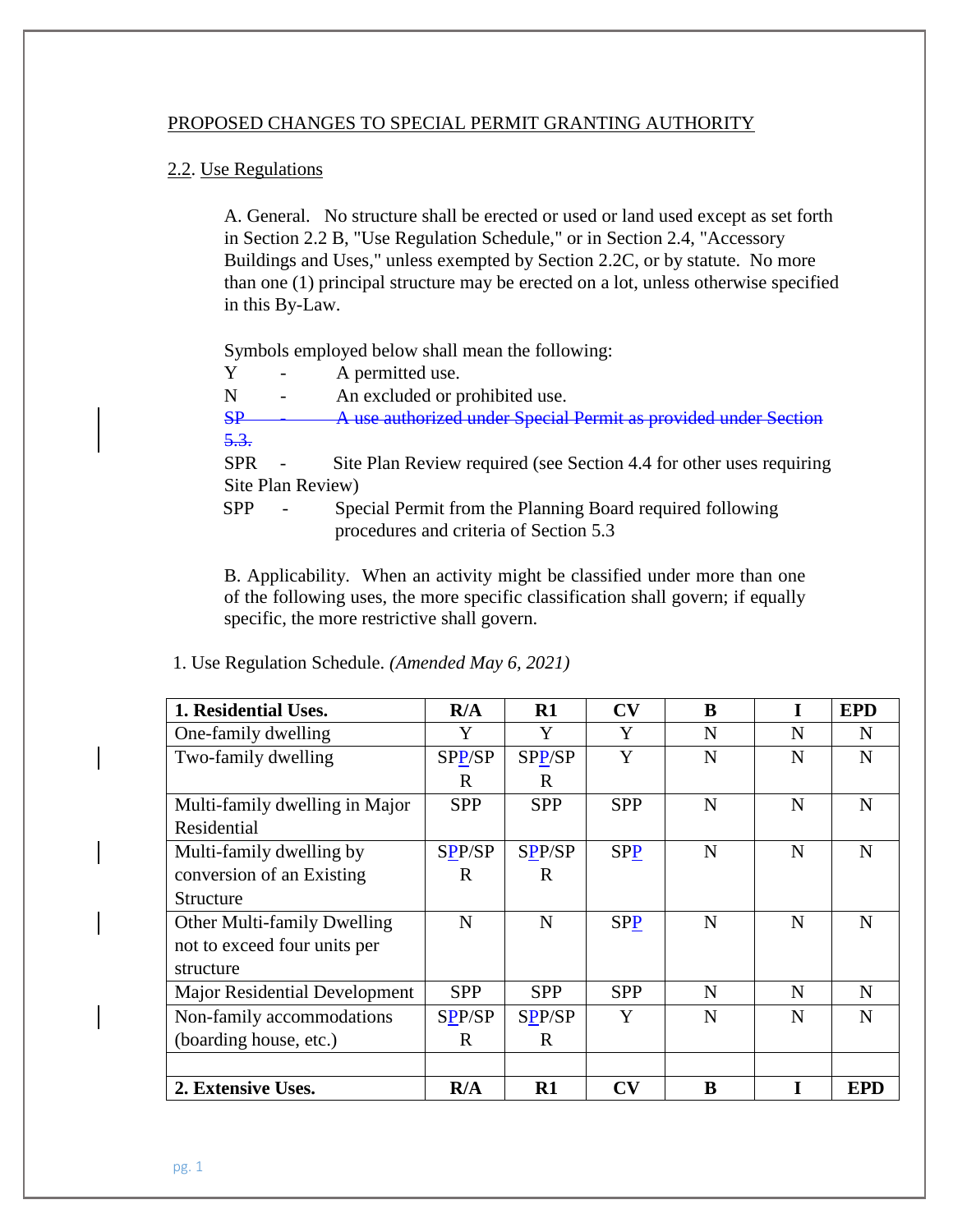| Agriculture (not including            | Y                     | Y                     | Y              | Y              | Y              | Y           |
|---------------------------------------|-----------------------|-----------------------|----------------|----------------|----------------|-------------|
| Marijuana Cultivation) or             |                       |                       |                |                |                |             |
| forestry                              |                       |                       |                |                |                |             |
| Private commercial                    | SPP/SP                | SPP/SP                | $\mathbf N$    | $\mathbf N$    | $\mathbf N$    | N           |
| campgrounds                           | $\mathbb{R}$          | $\mathbf R$           |                |                |                |             |
| Commercial earth removal              | N                     | $\mathbf N$           | $\mathbf N$    | SPP/SPR        | SPP/SP         | N           |
|                                       |                       |                       |                |                | $\mathbf R$    |             |
|                                       |                       |                       |                |                |                |             |
|                                       | R/A                   | R1                    | CV             | B              | I              | <b>EPD</b>  |
| <b>Conservation Area, Public Park</b> | Y                     | Y                     | Y              | Y              | Y              | <b>SPP</b>  |
| Golf Club, Riding Club                | SPP/SP<br>$\mathbf R$ | SPP/SP<br>$\mathbf R$ | SPP/SPR        | <b>SPP/SPR</b> | <b>SPP/SPR</b> | <b>SPP</b>  |
| <b>Aircraft Landing Field</b>         | $\mathbf N$           | $\mathbf N$           | $\mathbf N$    | $\mathbf N$    | $\mathbf N$    | $\mathbf N$ |
| Commercial Piggery on 5 acres         | <b>SP</b>             | $\mathbf N$           | $\mathbf N$    | $\mathbf N$    | $\mathbf N$    | $\mathbf N$ |
| or less                               |                       |                       |                |                |                |             |
|                                       |                       |                       |                |                |                |             |
| 3. Community Service Uses             |                       |                       |                |                |                |             |
| Public Service Corporation            | SPP/SP                | SPP/SP                | <b>SPP/SPR</b> | <b>SPP/SPR</b> | <b>SPP/SPR</b> | <b>SPP</b>  |
| Facility not exempted from            | $\mathbf R$           | $\mathbf R$           |                |                |                |             |
| zoning regulation by<br>M.G.L. Ch.40A |                       |                       |                |                |                |             |
| School Exempted from Zoning           | $\mathbf Y$           | Y                     | Y              | Y              | Y              | Y           |
| Regulations M.G.L. ch.40A,            |                       |                       |                |                |                |             |
| s.3                                   |                       |                       |                |                |                |             |
| <b>Other Educational Uses</b>         | <b>SP</b>             | <b>SP</b>             | <b>SP</b>      | <b>SP</b>      | <b>SP</b>      | <b>SPP</b>  |
| Church, Other Religious Use           | Y                     | Y                     | Y              | Y              | Y              | Y           |
| Cemeteries                            | SPP/SP                | SPP/SP                | <b>SPP/SPR</b> | SPP/SPR        | <b>SPP/SPR</b> | $\mathbf N$ |
|                                       | $\mathbf R$           | $\mathbf R$           |                |                |                |             |
| Other non-commercial                  | SPP/SP                | SPP/SP                | <b>SPP</b>     | $S_{\sqrt{2}}$ | <b>SPP</b>     | N           |
| community service use                 | $\mathbf R$           | $\mathbf R$           |                |                |                |             |
| Municipal Use                         | Y                     | Y                     | Y              | Y              | Y              | Y           |
|                                       |                       |                       |                |                |                |             |
| <b>4. Business/Industrial Uses</b>    |                       |                       |                |                |                |             |
| Hotel or motel                        | $\mathbf N$           | $\mathbf N$           | $\mathbf N$    | Y              | <b>SPP/SPR</b> | <b>SPP</b>  |
| Inn                                   | $\mathbf N$           | $\mathbf N$           | <b>SP</b>      | Y              | <b>SP</b>      | <b>SPP</b>  |
| Bed & Breakfast                       | <b>SP</b>             | <b>SP</b>             | <b>SP</b>      | <b>SPP</b>     | ${\bf N}$      | $\mathbf N$ |
| drive-in or<br>Restaurant with        | ${\bf N}$             | $\mathbf N$           | ${\bf N}$      | <b>SPP</b>     | <b>SPP</b>     | <b>SPP</b>  |
| drive-thru service                    |                       |                       |                |                |                |             |
| <b>Restaurant or Microbrew Pub</b>    | ${\bf N}$             | $\mathbf N$           | SPP/SPR        | $\mathbf Y$    | <b>SPP/SPR</b> | <b>SPP</b>  |
| Kiosk                                 | $\mathbf N$           | $\mathbf N$           | SPP*           | <b>SPP</b>     | <b>SPP</b>     | <b>SPP</b>  |
| (*walk-up only)                       |                       |                       |                |                |                |             |
| Junkyard, salvage yard                | $\mathbf N$           | $\mathbf N$           | ${\bf N}$      | ${\bf N}$      | $\mathbf N$    | $\mathbf N$ |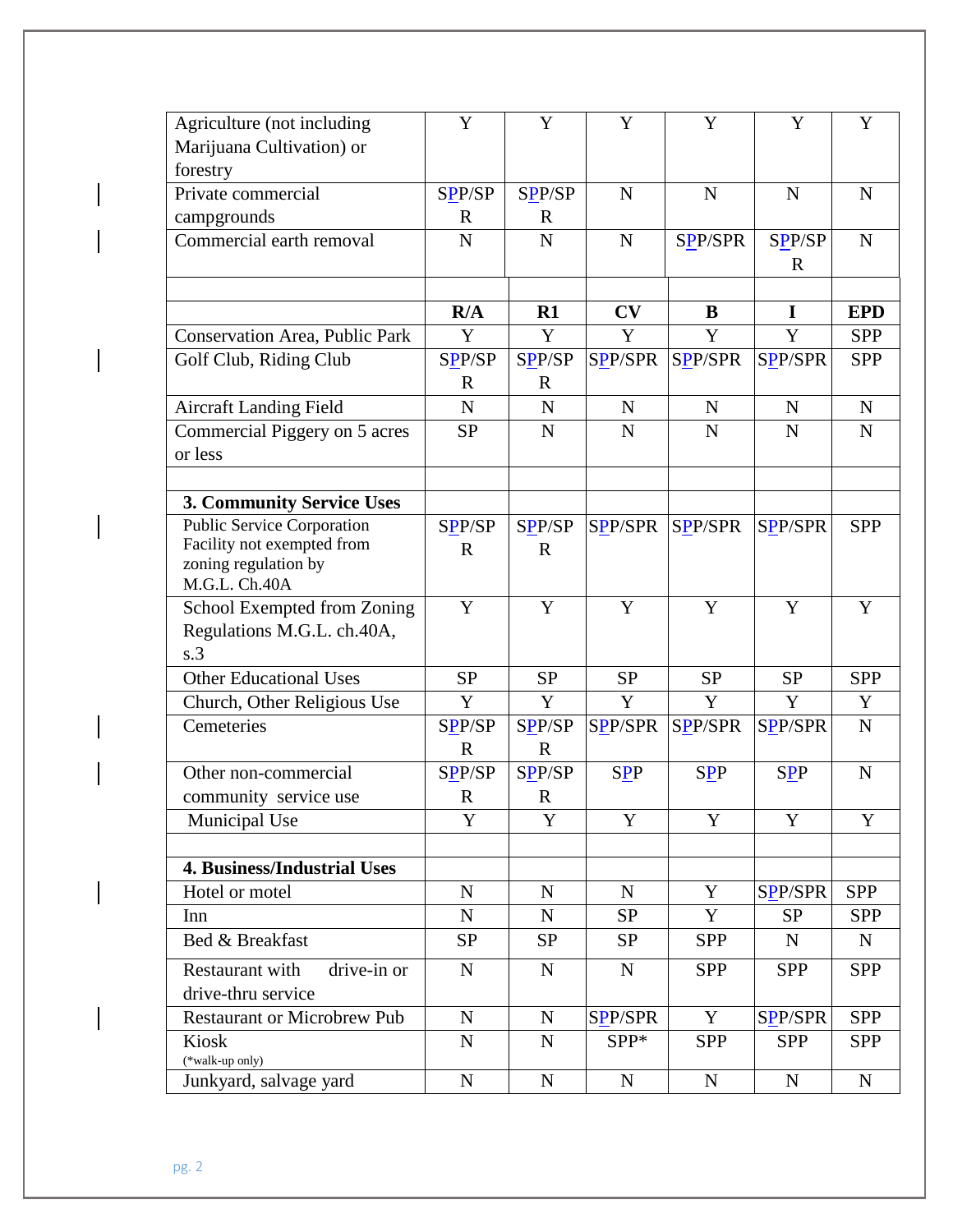| Gasoline service stations and<br>auto repair                                                                                                                                                                                        | $\mathbf N$ | $\mathbf N$ | SPP/SPR     | SPP/SPR        | SPP/SPR               | <b>SPP</b>         |
|-------------------------------------------------------------------------------------------------------------------------------------------------------------------------------------------------------------------------------------|-------------|-------------|-------------|----------------|-----------------------|--------------------|
| Bank without drive thru                                                                                                                                                                                                             | N           | $\mathbf N$ | SPP/SPR     | Y              | SPP/SPR               | SPP/S              |
|                                                                                                                                                                                                                                     |             |             |             |                |                       | <b>PR</b>          |
| Bank with drive thru                                                                                                                                                                                                                | $\mathbf N$ | $\mathbf N$ | $\mathbf N$ | Y              | SPP/SPR               | SPP/<br><b>SPR</b> |
| <b>Health or Exercise Club</b>                                                                                                                                                                                                      | $\mathbf N$ | $\mathbf N$ | SPP/SPR     | <b>SPR</b>     | SPP/SPR               | SPP/               |
|                                                                                                                                                                                                                                     |             |             |             |                |                       | <b>SPR</b>         |
| Business or professional<br>offices                                                                                                                                                                                                 | $\mathbf N$ | ${\bf N}$   | <b>SPP</b>  | Y              | <b>SPP</b>            | Y                  |
|                                                                                                                                                                                                                                     | R/A         | R1          | CV          | $\bf{B}$       | $\mathbf I$           | <b>EPD</b>         |
| Retail uses (by square feet of                                                                                                                                                                                                      |             |             |             |                |                       |                    |
| enclosed floor area with or                                                                                                                                                                                                         |             |             |             |                |                       |                    |
| without outside storage)                                                                                                                                                                                                            |             |             |             |                |                       |                    |
|                                                                                                                                                                                                                                     |             |             | <b>SP</b>   |                |                       |                    |
| Less than $2,500$ sq. ft                                                                                                                                                                                                            | $\mathbf N$ | $\mathbf N$ |             | <b>SPR</b>     | <b>SPR</b>            | <b>SPP</b>         |
| $2,500 - 7,500$ sq. ft                                                                                                                                                                                                              | N           | $\mathbf N$ | <b>SP</b>   | <b>SPR</b>     | <b>SPR</b>            | <b>SPP</b>         |
| $7.500 - 12{,}500$ sq. ft                                                                                                                                                                                                           | $\mathbf N$ | $\mathbf N$ | $\mathbf N$ | <b>SPP</b>     | $\mathbf N$           | <b>SPP</b>         |
| $12,500 - 50,000$ sq. ft                                                                                                                                                                                                            | $\mathbf N$ | $\mathbf N$ | $\mathbf N$ | $\mathbf N$    | ${\bf N}$             | <b>SPP</b>         |
| Large-Scale Ground-Mounted                                                                                                                                                                                                          | SPP/        | SPP/        | SPP/        | <b>SPR</b>     | <b>SPR</b>            | <b>SPR</b>         |
| Solar Photovoltaic installations<br>$(1-5)$ acre                                                                                                                                                                                    | <b>SPR</b>  | <b>SPR</b>  | <b>SPR</b>  |                |                       |                    |
| Large-Scale Ground-Mounted                                                                                                                                                                                                          | SPP/        | SPP/        | SPP/SP      | SPP/           | SPP/                  | SPP/               |
| Solar Photovoltaic installations<br>$($ >5 $acres)$                                                                                                                                                                                 | <b>SPR</b>  | <b>SPR</b>  | $\mathbf R$ | <b>SPR</b>     | <b>SPR</b>            | <b>SPR</b>         |
| Wireless Telecommunication<br>Facilities                                                                                                                                                                                            | <b>SPP</b>  | <b>SPP</b>  | <b>SPP</b>  | <b>SPP</b>     | <b>SPP</b>            | <b>SPP</b>         |
| Recreational Marijuana Retail                                                                                                                                                                                                       | N           | $\mathbf N$ | $\mathbf N$ | SPP/           |                       | SPP/               |
| <b>Business</b>                                                                                                                                                                                                                     |             |             |             | <b>SPR</b>     | SPP/SPR               | <b>SPR</b>         |
| Marijuana Delivery-Only Retail                                                                                                                                                                                                      | $\mathbf N$ | $\mathbf N$ | $\mathbf N$ | SPP/SPR        | SPP/SPR               | SPP/               |
|                                                                                                                                                                                                                                     |             |             |             |                |                       | <b>SPR</b>         |
| Medical Marijuana Treatment                                                                                                                                                                                                         | N           | N           | N           | N              | N                     | SPP/               |
| Center                                                                                                                                                                                                                              |             |             |             | SPP/SPR        | SPP/SPR               | <b>SPR</b>         |
| Recreational Marijuana Social                                                                                                                                                                                                       | $\mathbf N$ | ${\bf N}$   | $\mathbf N$ | SPP/SPR        | $\mathbf N$           | SPP/               |
| <b>Consumption Establishment</b>                                                                                                                                                                                                    |             |             |             |                |                       | <b>SPR</b>         |
| Theatre                                                                                                                                                                                                                             | $\mathbf N$ | ${\bf N}$   | $\mathbf N$ | SPP/SPR        | ${\bf N}$             | SPP/               |
|                                                                                                                                                                                                                                     |             |             |             |                |                       | <b>SPR</b>         |
| Manufacturing or Research &<br>Development facilities up to<br>20,000 square feet of enclosed<br>floor area for Solar, Wind,<br>Geothermal, or Biomass<br>renewable energy that meet the<br>Performance Standards of Section<br>4.7 | $\mathbf N$ | $\mathbf N$ | $\mathbf N$ | <b>SPP/SPR</b> | SPP/SP<br>$\mathbf R$ | <b>SPR</b>         |

 $\overline{\phantom{a}}$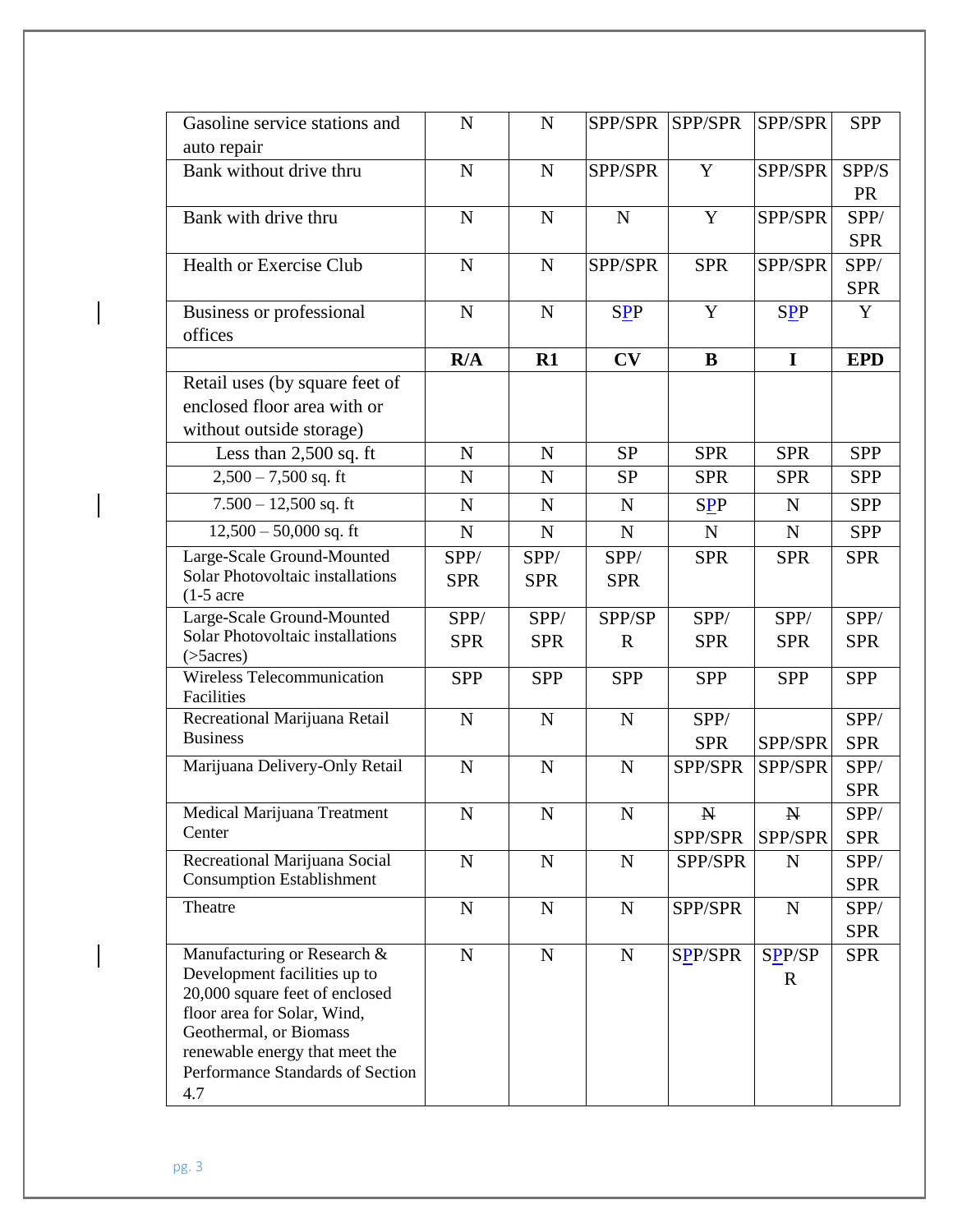| Manufacturing or Research &               | $\mathbf N$ | $\mathbf N$ | $\mathbf N$    | <b>SPP/SPR</b> | SPP/SP         | <b>SPP</b> |
|-------------------------------------------|-------------|-------------|----------------|----------------|----------------|------------|
| Development facilities for Solar,         |             |             |                |                | $\mathbb{R}$   |            |
| Wind, Geothermal, or Biomass              |             |             |                |                |                |            |
| renewable energy that do not              |             |             |                |                |                |            |
| meet the Performance Standards            |             |             |                |                |                |            |
| of Section 4700 or are greater            |             |             |                |                |                |            |
| than 20,000 square feet of                |             |             |                |                |                |            |
| enclosed floor area                       |             |             |                |                |                |            |
|                                           | R/A         | R1          | CV             | B              | $\mathbf I$    | <b>EPD</b> |
|                                           |             |             |                |                |                |            |
| Marijuana Microbusiness with up           | $\mathbf N$ | $\mathbf N$ | $\mathbf N$    | SPP/SPR        | <b>SPP/SPR</b> | SPP/       |
| to 5,000 square feet of enclosed          |             |             |                |                |                | <b>SPR</b> |
| floor area                                |             |             |                |                |                |            |
| Marijuana Cultivation Facilities          | $\mathbf N$ | $\mathbf N$ | $\mathbf N$    | SPP/SPR        | SPP/SPR        | SPP/       |
| with up to $50,000$ sq. ft. of            |             |             |                |                |                | <b>SPR</b> |
| enclosed floor area                       |             |             |                |                |                |            |
| Other Manufacturing,                      |             |             |                |                |                |            |
| production, assembly,                     |             |             |                |                |                |            |
| processing or research facility           |             |             |                |                |                |            |
| including Marijuana Product               |             |             |                |                |                |            |
| Manufacturer, Marijuana                   | $\mathbf N$ | $\mathbf N$ | N              | SPP/SPR        | SPP/SPR        | SPP/       |
| Research Facility or Marijuana            |             |             |                |                |                | <b>SPR</b> |
| <b>Independent Testing Laboratory</b>     |             |             |                |                |                |            |
| Wind or Hydroelectric Generating          | SPP/SP      | SPP/SP      | <b>SPP/SPR</b> | <b>SPP/SPR</b> | SPP/SP         | <b>SPP</b> |
| Facilities                                | $\mathbf R$ | $\mathbf R$ |                |                | $\mathbf R$    |            |
| <b>Biomass or Other Electric</b>          | $\mathbf N$ | $\mathbf N$ | $\mathbf N$    | $\mathbf N$    | $\mathbf N$    | N          |
| <b>Generating Facilities</b>              |             |             |                |                |                |            |
| Bulk Storage, Warehousing $\overline{\&}$ | $\mathbf N$ | $\mathbf N$ | $\mathbf N$    | SPP/SPR        | SPP/SP         | SPP/       |
| Distribution                              |             |             |                |                | $\mathbf R$    | <b>SPR</b> |
| Farm stand, seasonal                      | Y           | Y           | Y              | Y              | Y              | Y          |
| Commercial non-motorized                  | SPP/SP      | ${\bf N}$   | ${\bf N}$      | SPP/SPR        | SPP/SP         | SPP/       |
| recreation                                | $\mathbf R$ |             |                |                | R              | <b>SPR</b> |
| Kennels                                   | SPP/SP      | SPP/SP      | ${\bf N}$      | <b>SPP/SPR</b> | SPP/SP         | ${\bf N}$  |
|                                           | $\mathbf R$ | $\mathbf R$ |                |                | $\mathbf R$    |            |
| Veterinarian Clinic                       | SPP/SPR     | SPP/SPR     | $\mathbf N$    | SPP/SPR        | SPP/SPR        | SPP/S      |
|                                           |             |             |                |                |                | <b>PR</b>  |
|                                           |             |             |                |                |                |            |
| Nursing home, funeral home                | ${\bf N}$   | SPP/SP      | <b>SPP/SPR</b> | <b>SPP/SPR</b> | $\mathbf N$    | SPP/S      |
|                                           |             | $\mathbf R$ |                |                |                | <b>PR</b>  |
|                                           |             |             |                |                |                |            |
|                                           |             |             |                |                |                |            |
|                                           |             |             |                |                |                |            |
| 5. Other Principal Uses.                  |             |             |                |                |                |            |